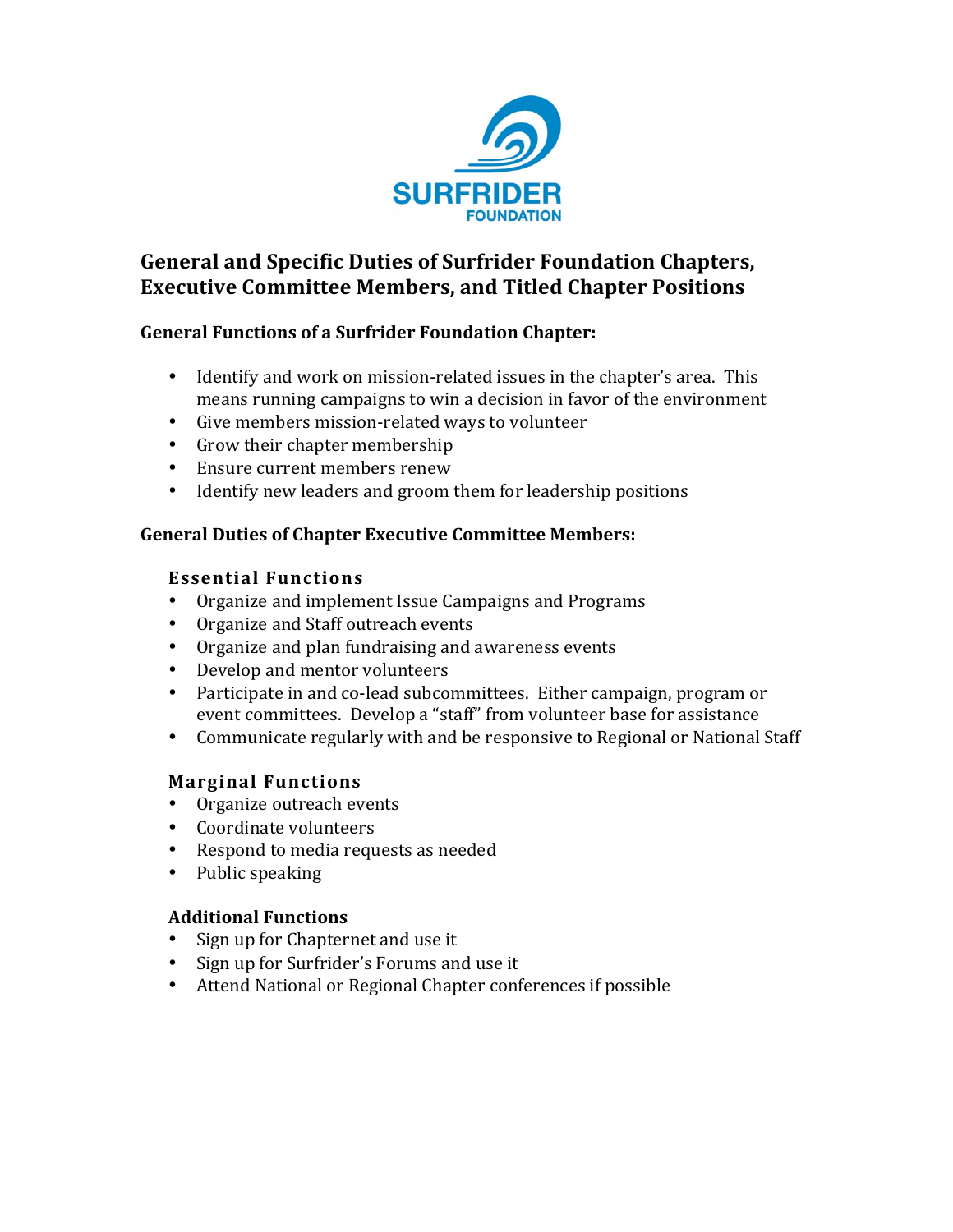

# **General and Specific Duties of Surfrider Foundation Chapters, Executive Committee Members, and Titled Chapter Positions (Cont)**

**Chair –** Must be a Surfrider Foundation Member, 2 to 20 hours a week, 2-year commitment, one chapter meeting per month and or Executive Committee meeting per month

- Acts as the main administrator  $&$  leader of the chapter
- Acts as main contact to SFHQ
- Transmits all communications from the national office to the Chapter
- Run monthly Chapter meetings
- Make meeting agendas
- Make calls/contacts before the meetings to assure those with updates either attend or provide their update
- Check chapter email account and distribute emails appropriately. This could be delegated
- Check Chapter PO Box if applicable and distribute US Mail appropriately. This can be delegated
- $\bullet$  Be a signer on the Chapter Bank Account
- Be a spokesperson for the chapter. Field media calls or delegate them out
- Call for votes among the chapter's Executive Committee
- Contribute to the Chapter's website and Social media pages
- Collect Action Index Numbers once a month and report to Regional/National Staff on the second Wednesday of the month.

**Vice Chair –** Must be a Surfrider Foundation Member, 2 to 20 hours a week, 2-year commitment, one chapter meeting per month and or Executive Committee meeting per month

- Runs meetings in the chair's absence
- Performs other duties of the chair as needed
- Ideally chairs a committee of the chapter, either event or campaign committee
- Contribute to the Chapter's website and Social media pages

**Secretary –** Must be a Surfrider Foundation Member, 2 to 20 hours a week, 2-year commitment, one chapter meeting per month and or Executive Committee meeting per month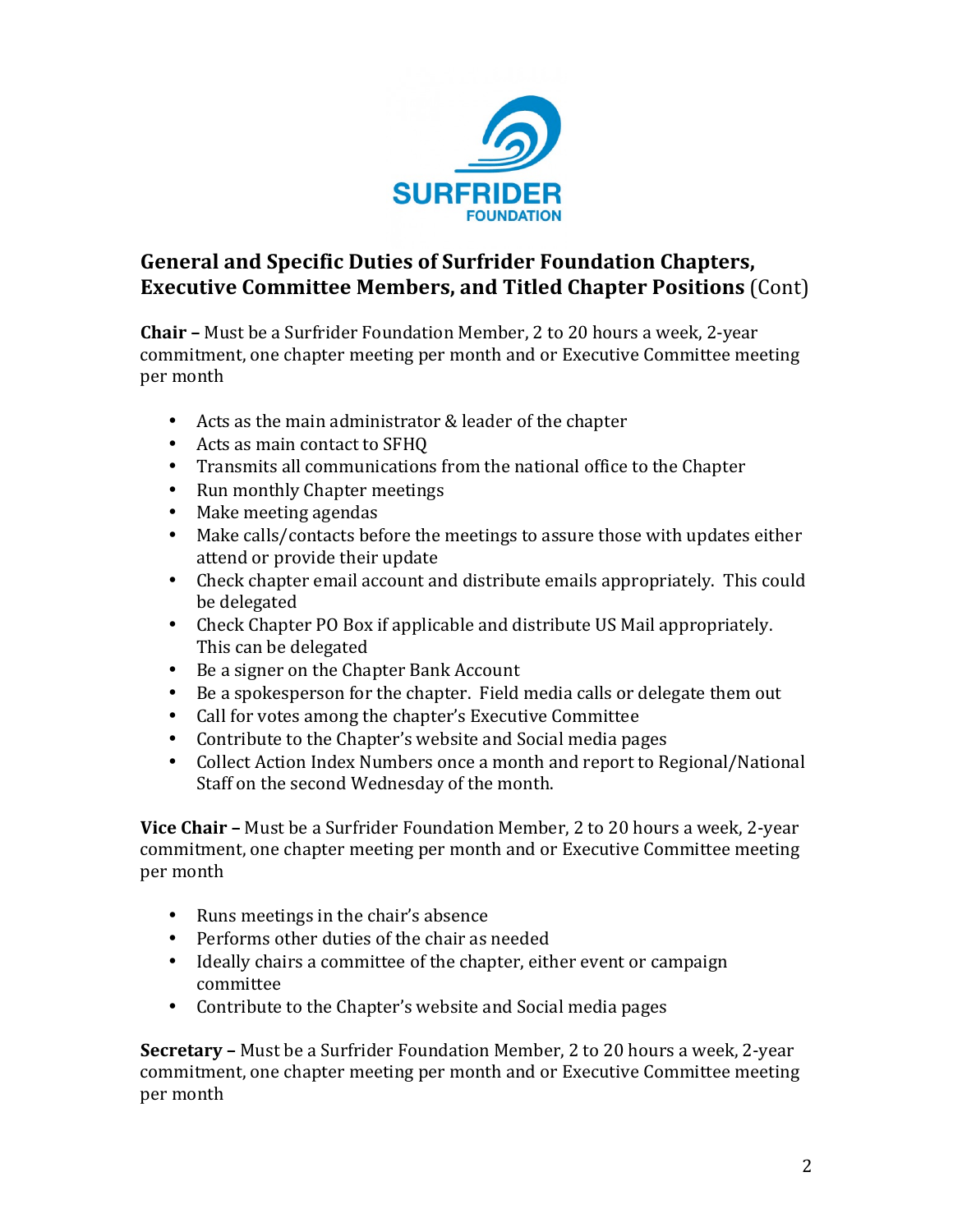

## **General and Specific Duties of Surfrider Foundation Chapters, Executive Committee Members, and Titled Chapter Positions** (Cont)

- Takes notes at chapter meetings and distributes to attendees and Regional or National Staff
- Sends meeting reminders via email
- Writes letters to outside parties as needed including elected officials, donors, and others deserving thanks from the chapter
- Contribute to the Chapter's website and Social media pages
- Maintain a supply of Chapter stationary
- Maintain EC member's info in the Chapter Database
- Possibly communicate to the chapter membership via mass emails

**Treasurer** – Must be a Surfrider Foundation Member, 2 to 20 hours per week, 2year commitment, one chapter meeting per month and or Executive Committee meeting per month

- Maintain chapter financial records
- Establish and or maintain chapter bank account with proper signers
- Report chapter financial transactions at monthly meetings
- Submit quarterly financial reports to the national office
- Participate in "Dropbox" software to share financial data with SFHQ
- Pay chapter bills on time including PO Box and or storage space if applicable
- Supply donor information to Secretary for thank you letters
- Contribute to the Chapter's website and Social media pages

**Volunteer Coordinator –** Must be a Surfrider Foundation Member, 2 to 20 hours a week, 2-year commitment, one chapter meeting per month and or Executive Committee meeting per month

#### **One of the most important jobs in the chapter because there are typically** hundreds of members in every chapter being led by a few

- Coordinate with committees (campaign or events) on volunteer needs. Communicate those needs to the membership
- Keep and build a database or list of volunteers and potential volunteers
- Get to know volunteers, their interests and match them to opportunities
- Contribute to the Chapter's website and Social media pages
- Possibly communicate to the chapter membership via mass emails